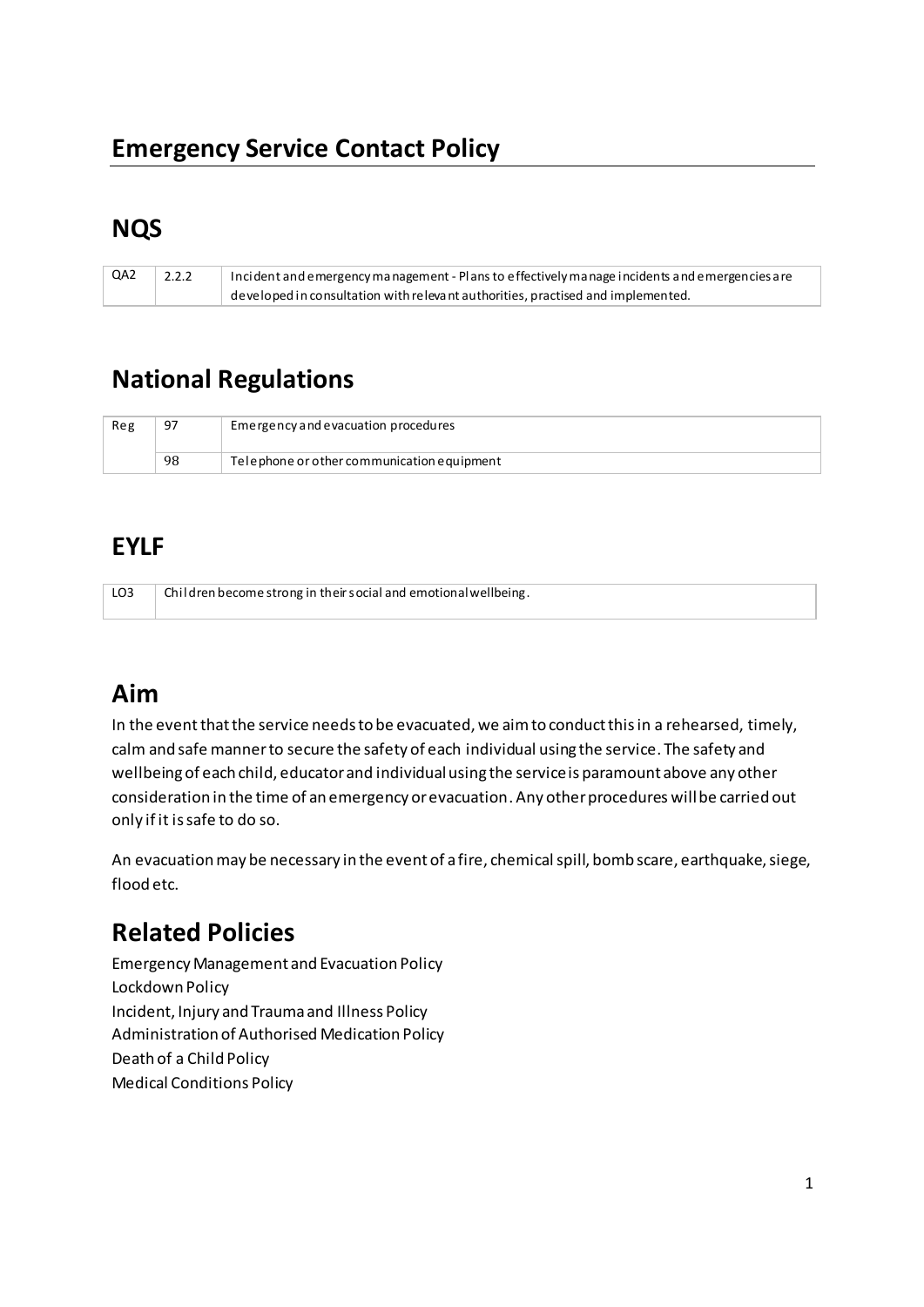### **Implementation**



#### **When you call Triple Zero (000)**

- Do you want Police, Fire or Ambulance?
- Stay calm, don't shout, speak slowly and clearly
- Tell us exactly where to come. Give an address or location.



#### **If you are deaf or have a speech or hearing impairment call 106**

- This is a Text Emergency Call, not SMS
- You can call from teletypewriters
- Tell us which service you need and where to come

#### **How to call Triple Zero (000)**

- Stay focused, stay relevant, stay on the line
- The Triple Zero (000) service is the quickest way to get the right emergency service to help you. You can contact Police, Fire or Ambulance in life threatening or emergency situations.

#### **Assess the situation**

- Is someone seriously injured or in need of urgent medical help?
- Is your life or property being threatened?
- Have you just witnessed a serious accident or crime?
- If you answered YES call Triple Zero (000).

#### **Make your call**

- Stay calm and call Triple Zero from a safe place
- When your call is answered you will be asked if you need Police, Fire or Ambulance
- If requested by the operator, state your town and location
- Your call will be directed to the service you asked for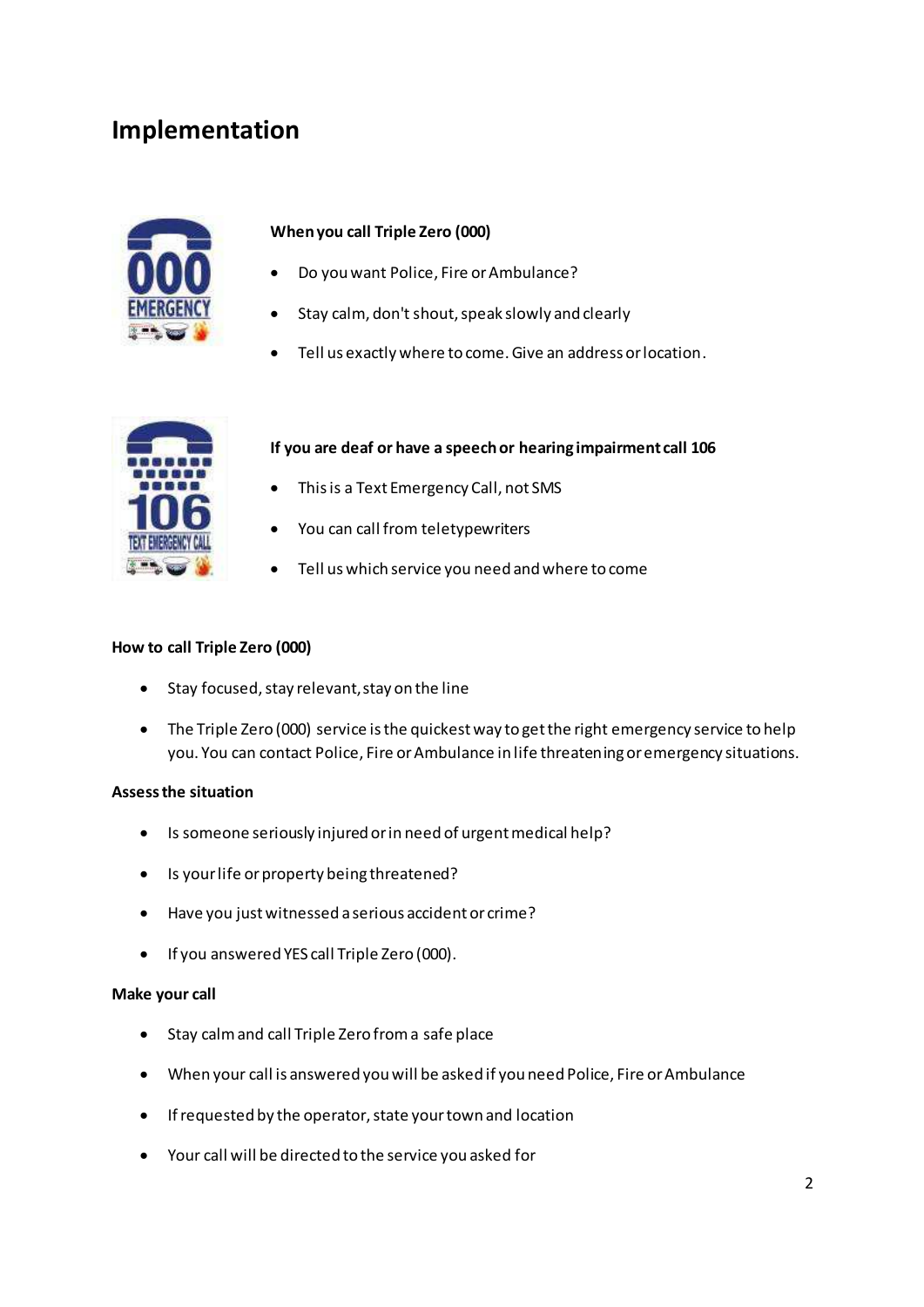- When connected to the emergency service, stay on the line, speak clearly and answer the questions
- Don't hang up until the operator tells you to do so.

#### **Providing location information**

- You will be asked where you are
- Try to provide street number, street name, nearest cross street and the area
- In rural areas give the full address and distances from landmarks and roads as well as the property name
- If calling from a mobile or satellite phone, the operator may ask you for other location information
- If you make a call while travelling, state the direction you are travelling and the last motorway exit or town you passed.

#### **Instructions from the operator**

• The operator may ask you to wait at a pre-arranged meeting point to assist emergency services to locate the incident

#### **Other languages and text based services**

- Individuals with a speech or hearing impairment can use the One Zero Six (106) text based service
- If you can't speak English you can call Triple Zero (000) from a fixed line and ask for 'Police', 'Fire', or 'Ambulance'. Once connected you need to stay on the line and a translator will be organised
- Further information in several community languages can be found on the Emergency information in other languages page.

#### **Other things you can do**

- Keep the Triple Zero (000) number beside telephones
- Teach children and visitors that the emergency number to call in Australia is Triple Zero (000)
- Teach children when and how to use Triple Zero.